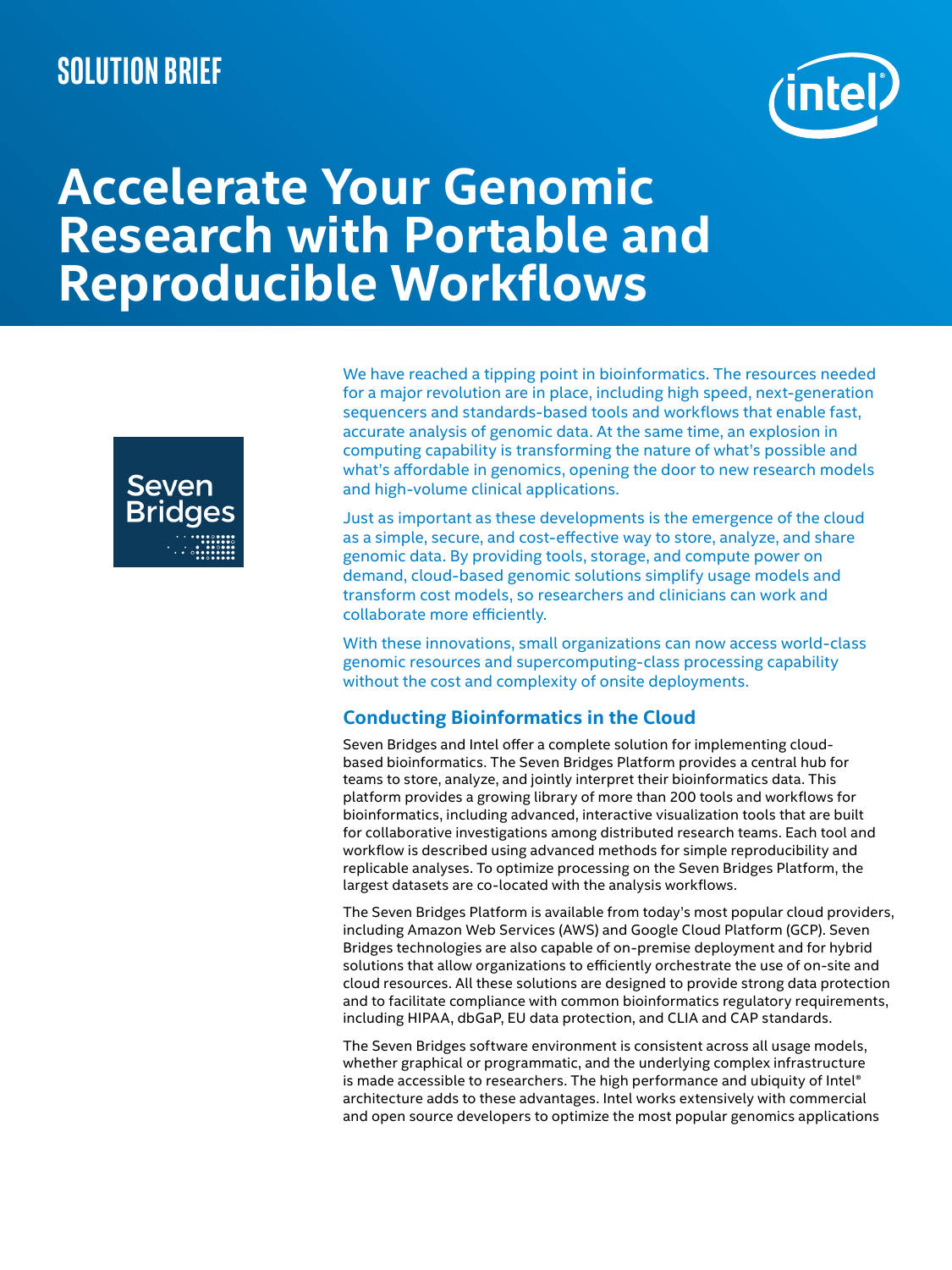for high performance on Intel architecture. Intel is also developing new technologies and solutions for High Performance Computing (HPC) that help to break down the barriers to fast, affordable analysis of massive datasets (see the sidebar, Breakthrough Computing Performance for Faster Analysis). As a result, organizations can count on fast, scalable biomedical analysis on site and across the widest range of cloud environments.

#### **Achieving Higher Value with Portable Pipelines**

It is one thing to have tools and workflows available for analyzing data on-premise and in the cloud. It is another thing to ensure that an existing workflow will perform efficiently and accurately when moved from one computing environment to another.

Bioinformatics workflows are typically built using Linux\* command line tools that are combined to carry out complex analyses. Each tool does one job and has its own unique parameters, settings, inputs, and outputs. Most tools come in multiple versions with different dependencies, which typically evolve over time, creating interoperability issues with other tools and systems.

A complex workflow can contain dozens of individual tools, and most workflows must be re-built from scratch to run them any place other than where they were originally developed. This means developers must rebuild workflows even if they just want to deploy them from a laptop to the cloud. In most cases, this work is difficult and timeconsuming, and a single error in reproducing a command line execution can potentially produce very different results.

To solve the challenges of workflow portability, the Seven Bridges Platform uses the Common Workflow Language (CWL), a language for developing complete, replicable, reproducible, and fully-documented workflows. Developers can use CWL to easily codify a complete workflow and all its settings. Seven Bridges also integrates file metadata with analysis, which enables researchers to use metadata as a component or variable during computation, allowing them to quickly scale an analysis across an entire cohort based on their attributes.

The Seven Bridges Platform also supports Docker, so an individual tool or groups of tools can be packaged as an independent software environment that runs in its own, lightweight virtual container. Unlike a traditional virtual machine, a virtual container can be spun up in a fraction of a second and imposes little or no performance penalty. All necessary software dependencies can be included within each container, which makes it relatively easy to resolve software compatibility issues.

With this approach, individual tools, and whole workflows, can be moved easily from one computing environment to another. No porting or other software modification is required, and there is no need to duplicate a complex computing environment. Developers can be confident their workflows will run quickly and efficiently and provide accurate results on any Intel architecture-based system.

#### **Breakthrough Computing Performance for Faster Analysis**

The Intel® Scalable Systems Framework for HPC is delivering platform-wide innovations in High Performance Computing. In combination with critical new software advances, such as the Seven Bridges Platform, these innovations can help organizations achieve new levels of performance with better cost models, whether they are running their workflows on local systems or in public clouds. Given the massive amount of raw data generated per genome, and the complexity of analysis, these innovations will be instrumental in powering the next wave of bioinformatics innovation.

• For more information, visit [www.intel.com/content/www/us/en/high](http://www.intel.com/content/www/us/en/high-performance-computing/product-solutions.html
)[performance-computing/product-solutions.html](http://www.intel.com/content/www/us/en/high-performance-computing/product-solutions.html
)

### **Automating Pipeline Execution**

Workflows written in CWL can be run using Rabix, an open source executor initially developed by Seven Bridges. The Rabix executor deciphers CWL applications and maps out each job that needs to be completed. Rabix can also be used to distribute individual jobs to multiple Intel architecturebased systems, whether those systems are in the cloud, local, or both. In this way, each CWL application can be run across the best available computational resources. All of this is accomplished in a scalable way that supports reproducibility. Seven Bridges is using this technology today to implement distributed computing for large-scale genomics initiatives, such as the Million Veteran Program (MVP).

# **A Flexible Platform for Genomic Innovation**

Developing and running CWL-based workflows on the Seven Bridges Platform offers major advantages for laboratories and research organizations. The hundreds to thousands of parameters and settings in a typical workflow can be reconstructed automatically from the simple text of a CWL file, so complex experiments can be repeated easily, exactly, and virtually anywhere.

As a result, organizations can:

- **Run every workload on the best-fit computing resource** to achieve an optimal balance of speed and cost. If on-site HPC resources are running at capacity, for example, all or part of an analysis can be moved immediately into the cloud.
- **Share and repeat experiments among distributed teams and organizations,** while controlling access, use, and data handling based on legal and regulatory requirements. There is little if any effort or delay in replicating an experiment, and experiments can be duplicated exactly and run almost anywhere.